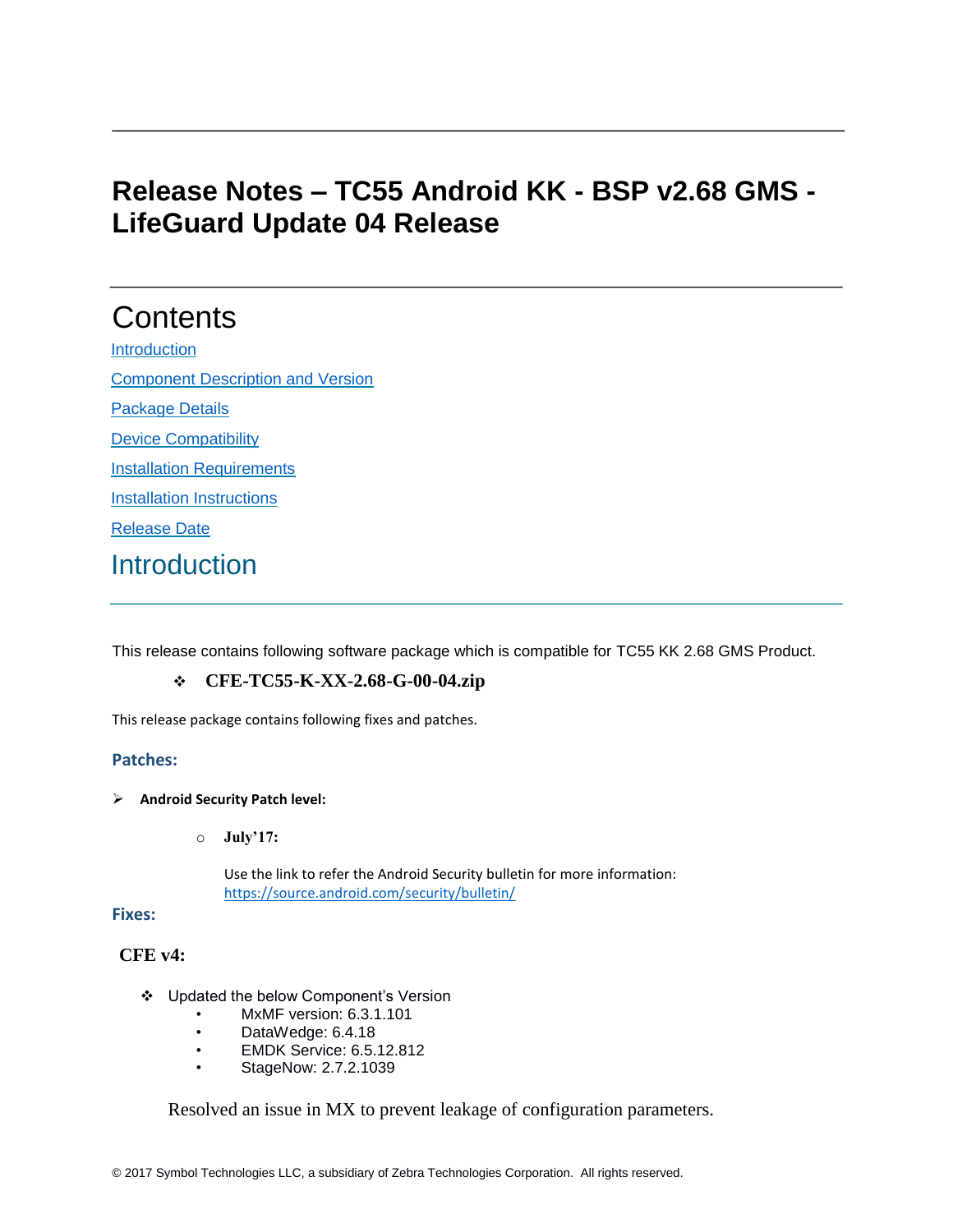Included fix for Blueborne vulnerability.

- SPR29912 Resolved an issue wherein certificates installation failed through StageNow
- SPR30401 Added support to get the CFE version for MDM clients.
- SPR32008 Resolved an issue wherein scanning PDF417 barcodes which contain embedded 0x0D characters resulted in continuous line of data instead of displaying in different lines
- SPR32126 Resolved an issue wherein Stock Browser gets enabled automatically after reboot even though user has disabled the app in settings
- SPR32135 Resolved an issue wherein Settings screen does not revert to its normal state even though the locale language is changed Arabic to English via EMDK
- SPR32193/SPR32230 Resolved an issue wherein devices experiencing authentication failures, and were not able to recover
- SPR32497 Resolved an issue wherein the certificates get deleted Intermittently from the device, causing the device connectivity failures to N/W.
- SPR32129 Resolved an issue wherein the scanner stopped respond after continuously switching to another application.
- SPR29278 Resolved an issue that PersistMgr CSP memory leak by included the latest MX components.
- SPR30400 Included configurability option to enable/disable network monitor warning pop-up messages.
	- > To Disable Warning you need to place a file namely 'networkinfo.txt' populated with content Value=false into /enterprise/usr/ path and reboot the device for the change to apply.
	- > To Enable Warning back (in case you had disabled it earlier) you need to place a file namely 'networkinfo.txt' populated with content Value=true into /enterprise/usr/ path and reboot the device for the change to apply.

**Important Note:** This CFE v4 patch won't be installable on top of any EMDK installer.

**For example,** if you installed any EMDK exe in your TC55 device, you will not be able to install this CFE v4.

#### **CFE v3:**

❖ Component's version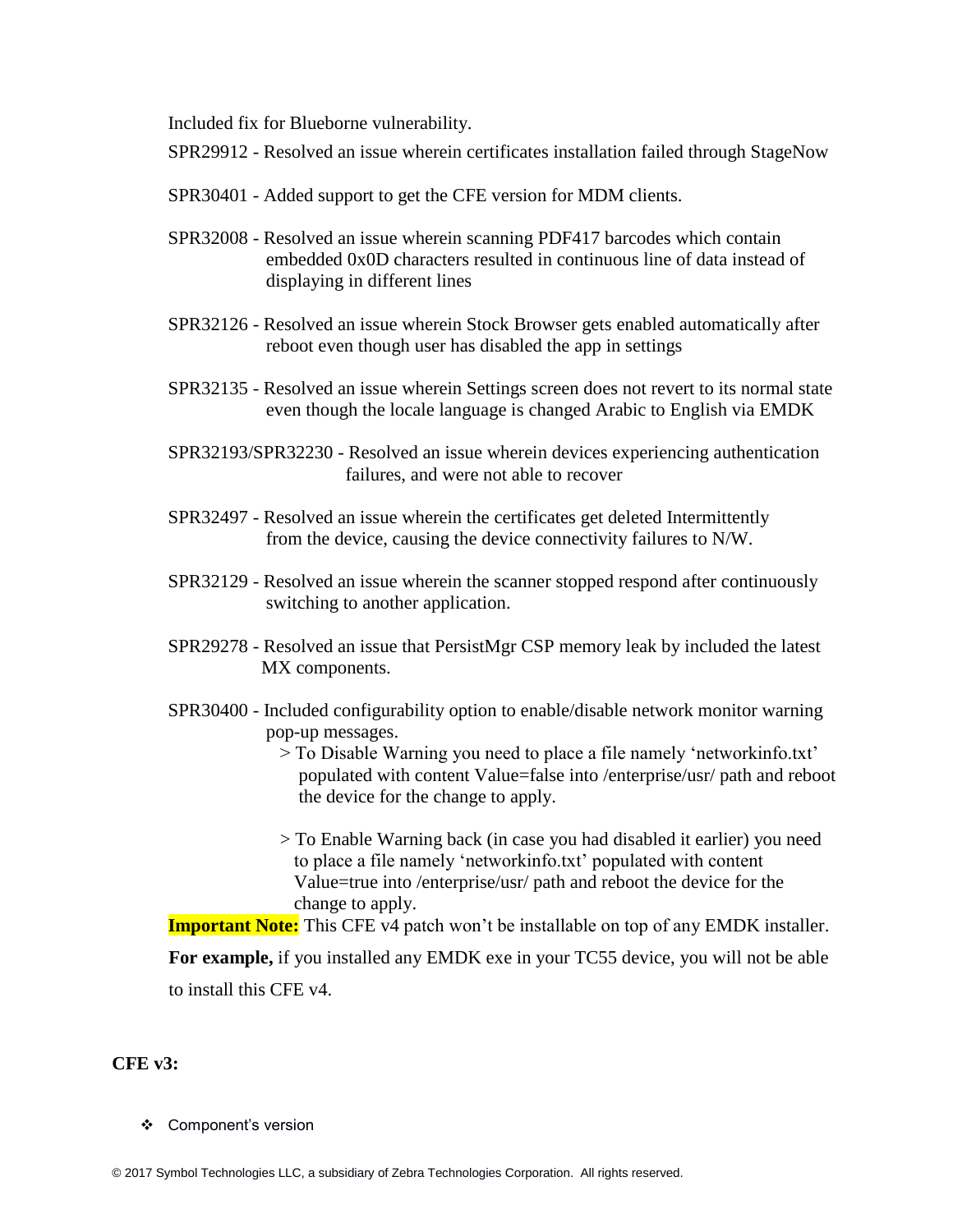- MxMF Version: 4.4.4.0
- DataWedge: 3.3.16
- EMDK Service: 3.1.38
- StageNow: 2.1.1.1425
- SPR31170 Resolved an issue wherein the Settings UI that was hiding the WiFi menu also locks the user out of setting the APN when we disable WiFi from StageNow
- SPR30110 Resolved an issue wherein unable to create new user using AppGallery from device.
- SPR30936 Resolved an issue wherein the Wireless connection was lost or slow ping response when bluetooth device disconnect with SSP connection.
- SPR31002 Resolved an issue wherein the terminal did not connect to WLAN network sometimes when it was taken out of coverage area and then brought in.
- SPR30945 Resolved an issue wherein the WLAN disconnects were causing the Wavelink velocity client to disconnect.
- MC-144236 Resolved an issue wherein the device sometimes suddenly reboots during a VOIP call
- SPR31686(SPR31997) Resolved an issue wherein the device was not getting the IP address.
- SPR29437 (SPR32068) Resolved an issue wherein the back button returns to home screen when using customer application.
- SPR31444 Added configurability so the user can either select to receive decoded barcode data in the Apps in char by char mode or receive the data at once when using the DW Keystroke mode, by default the decoded barcode data will be sent at once.
	- >> If you want to receive char by char in App then need to follow below steps.
	- 1) Create a file "inputmethodinfo.txt" and write Value=false in File and push inputmethodinfo.txt in /enterprise/usr/ in the device and reboot.

#### **Note:**

- 1)By default and if Value = true is written in inputmethodinfo.txt, Data will be received at once in App.
- 2) if Value = false is written in inputmethodinfo.txt, Data will be received in char by char mode in App.

SPR30855 - Resolved an issue wherein the voicemail number wasn't able to save.

#### **CFE v2:**

SPR30695 - Resolved an issue wherein there was a delay in firing the scanner beam using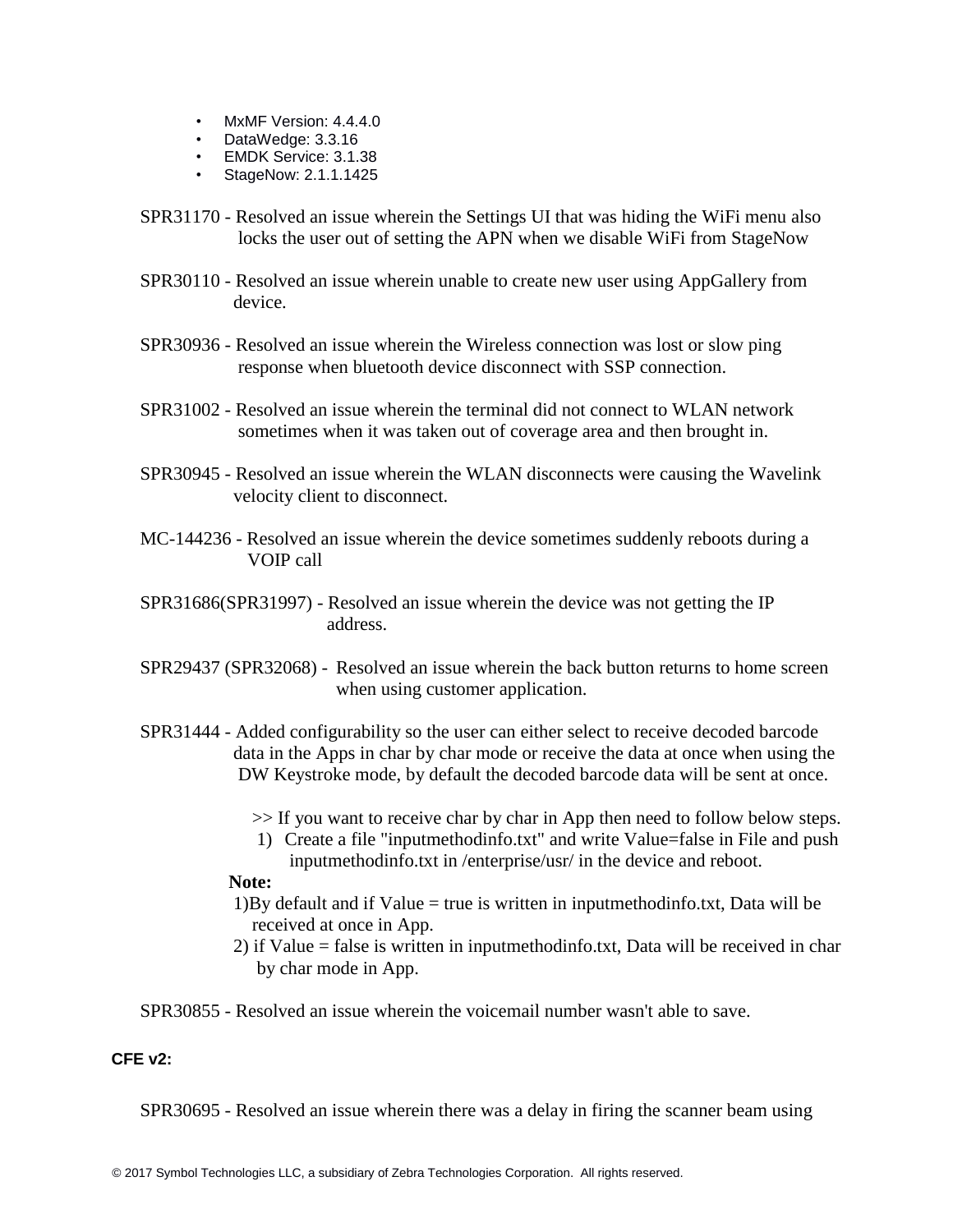hardware trigger post reboot

SPR30550 - Resolved an issue wherein the encryption used to fail after performing a Factory Reset using MX APIs.

#### **CFE v1:**

- SPR28652 Resolved an issue there was a delay in customer's application when capturing the barcode scanned after reboot the device.
- SPR28857 Resolved an issue wherein the BT/WiFi 2.4G interference causing poor WiFi throughput.
- SPR28931 Resolved an issue wherein the Client audio switching issue.
- SPR29003 Resolved an issue wherein the voicemail number was not able to save in phone setting app
- SPR29009 **-** Resolved an issue wherein Scanner Exception occurs when switching between SOFT and HARD trigger in Barcode Xamarin sample.
- SPR29046 Resolved an issue there was delayed output when scanning larger QR codes (greater than 100 characters) when using Keystroke output option in DataWedge.
- SPR29075 Resolved an issue wherein the Battery charge cycle attribute incorrect display.
- SPR29435 Resolved an issue wherein the ScanModeMgr CSP didn't work in Turkish locale
- SPR29463 Included latest ZVC 1.1.15 to overcome issues where-in the volume control button presses sometimes gets missed.
- SPR29831 Resolved issue wherein the StageNow/EMDK Hostname change lost on reboot.
- SPR29366 Resolved issue the MTP interface showing incorrect free space value while connected to Windows PC.
- SPR29385 Resolved an issue there was Intermittent BT Communication failures between TC55 and iWL250 mobile payment terminal.
- SPR29654 Resolved an issue the Alignment for Moscow's time zone on TC55.
- SPR29592 Resolved the issue of Persistmgr /enterprise/usr/persist/persistmgr directory is world-readable.
- SPR29818 Resolved an issue wherein Dex accessory did not work after BLE session.
- SPR30140 Resolved an issue wherein the application installation was failed due to FAILED UID MISMATCH error requiring a data-wipe.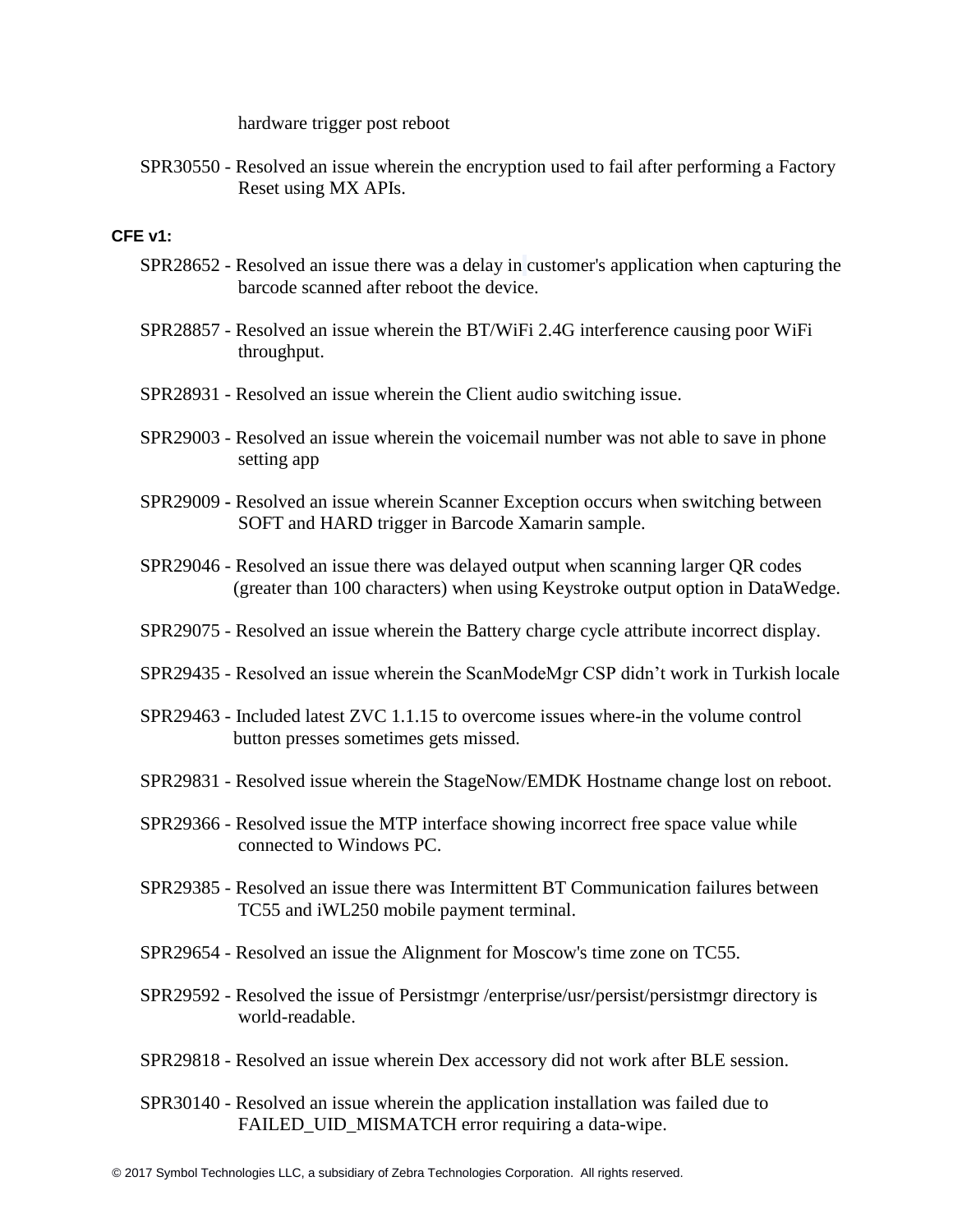**Note:** To enable fix for SPR29818 user needs to create a file name as "dx30patch"(case sensitive) at "enterprise/usr" in the device and reboot.

## <span id="page-4-0"></span>Component Description and Version:

| <b>Component / Description</b> | <b>Version</b>    |
|--------------------------------|-------------------|
| <b>Product Build Number</b>    | 02-68-00-KG-00-MV |
| Android Version                | 443               |

## <span id="page-4-1"></span>Package Details

### **CFE-TC55-K-XX-2.68-G-00-04.zip**

*Note: The latest CFE package includes previous and new SPR HotFixes.* 

# <span id="page-4-2"></span>Device Compatibility

This CFE package software release has been approved for use with the following Zebra devices.

| <b>Device P/N Voice SKU</b> | <b>Device P/N Voice SKU</b> | <b>Operating System</b> |
|-----------------------------|-----------------------------|-------------------------|
| TC55AH-KC11ES-ET            | TC55BH-K011ES-NS            |                         |
| TC55AH-KC11EE-ET            | TC55BH-K011EE-NS            |                         |
| TC55AH-KJ11ES-ET            | TC55BH-K011EE               |                         |
| TC55AH-KJ11EE-ET            | TC55BH-K011ES               |                         |
| TC55AH-K011ES-ET            | TC55BH-KC11ES               |                         |
| TC55AH-K011EE-ET            | TC55BH-KC11EE               |                         |
| TC55BH-K011EE-TW            | TC55AH-KC11ES               |                         |
| TC55BH-K011ES-TW            | TC55AH-KC11EE               | KitKat $4.4.3$          |
| TC55BH-KC11EE-TW            | TC55AH-KC11ES-BL            |                         |
| TC55BH-KC11ES-TW            | TC55AH-KC11EE-BL            |                         |
| TC55BH-KJ11EE-TW            | TC55AH-K011ES               |                         |
| TC55BH-KJ11ES-TW            | TC55AH-K011EE               |                         |
| TC55AH-KJ11ES               | TC55AH-K011ES-BL            |                         |
| TC55AH-KJ11EE               | TC55AH-K011EE-BL            |                         |
| TC55AH-KJ11ES-BL            | TC55BH-KC11JS-NS            |                         |
| TC55AH-KJ11EE-BL            | TC55BH-KC11JE-NS            |                         |

© 2017 Symbol Technologies LLC, a subsidiary of Zebra Technologies Corporation. All rights reserved.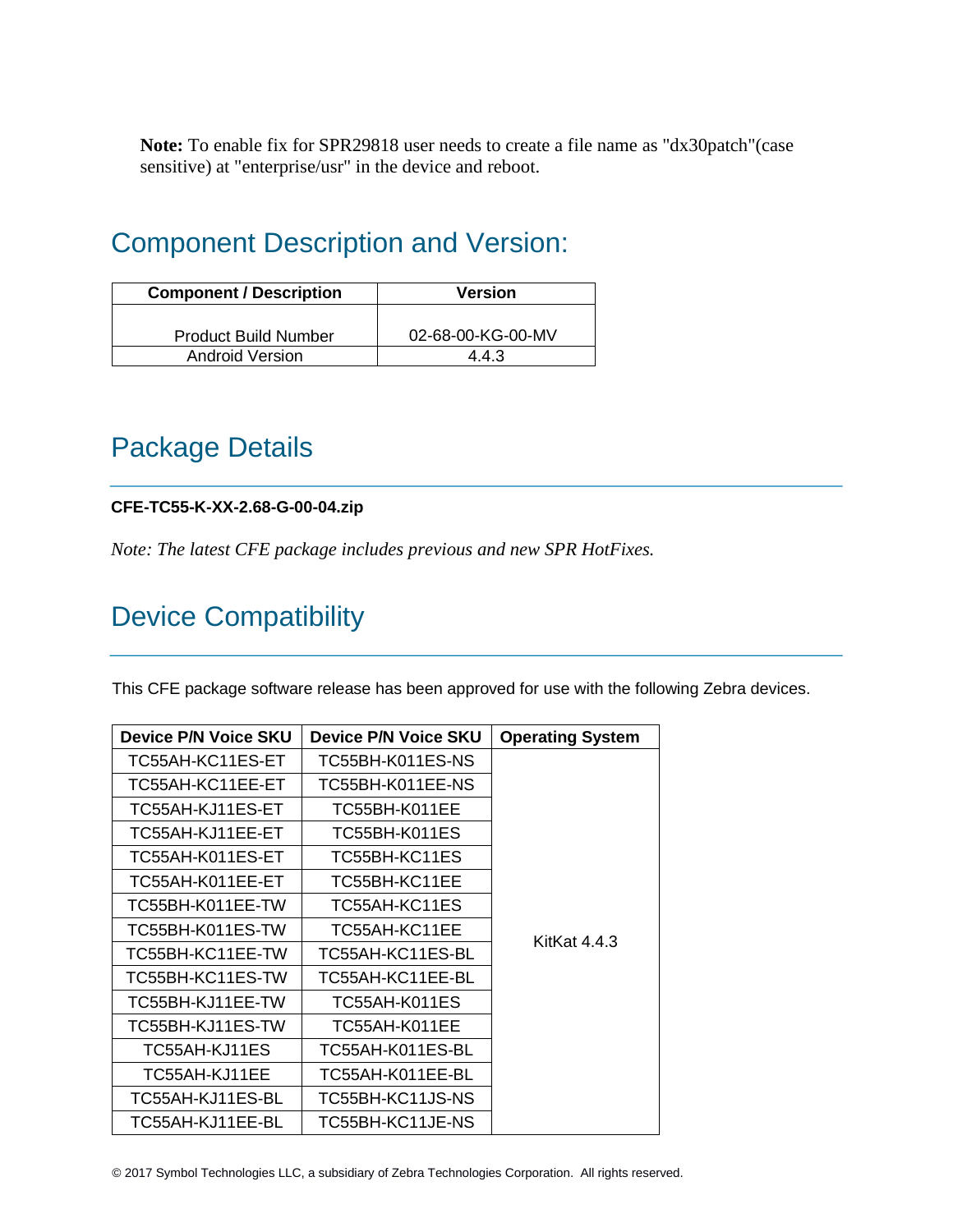| TC55BH-KJ11ES    | TC55BH-KJ11KS-NS |
|------------------|------------------|
| TC55BH-KJ11EE    | TC55BH-KJ11KE-NS |
| TC55BH-KJ11ES-NS | TC55BH-K011KS-NS |
| TC55BH-KJ11EE-NS | TC55BH-K011KE-NS |
| TC55BH-KJ11JS-NS | TC55BH-KC11KS-NS |
| TC55BH-KJ11JE-NS | TC55BH-KC11KE-NS |
| TC55BH-KC11ES-NS | TC55BH-KJ11MS-NS |
| TC55BH-KC11EE-NS | TC55BH-K011MS-NS |
| TC55BH-K011ME-NS | TC55BH-KJ11CS-NS |
| TC55BH-K011CE-NS | TC55BH-KJ11CE-NS |
| TC55BH-KC11MS-NS | TC55BH-KC11CS-NS |
| TC55BH-KJ11ME-NS | TC55BH-KC11CE-NS |
| TC55BH-K011CS-NS | TC55BH-KC11ME-NS |

### <span id="page-5-0"></span>Installation Requirements

This SW is intended for the TC55 KK device running on 02-68-00-KG-00-MV build only.

- ADB installed on the PC (including adb drivers)
- USB debugging turned ON (from Developer options)

## <span id="page-5-1"></span>Installation Instructions

- 1. Connect the USB cable from your PC to the device and enable USB mass storage mode on the device.
- 2. On your PC, you should see an internal and external USB mass storage drive (SD card) appears in the File Explore and copy "**CFE-TC55-K-XX-2.68-G-00-04.zip**" file to any storage.
- 3. Press and hold on the device the Power button, Scan/Action button and Vol+ until the screen is turned OFF.
- 4. Release the Power and Scan/Action buttons and continue to hold Vol+ button.
- 5. The device should enter to Recovery update mode.
- 6. Release Vol+.
- 7. Click on Vol+ or Vol- to navigate and select appropriated storage.
- 8. Click on Scan/Action button to select the option.
- 9. Click on Vol+ or Vol- to navigate to the recovery update zip file.
- 10. Click on Scan/Action button to select the recovery update zip file.
- 11. Device will automatically reboot and will be ready to use.
- 12. There are two ways to Check the Android Patch Level after install the CFE package in the device,